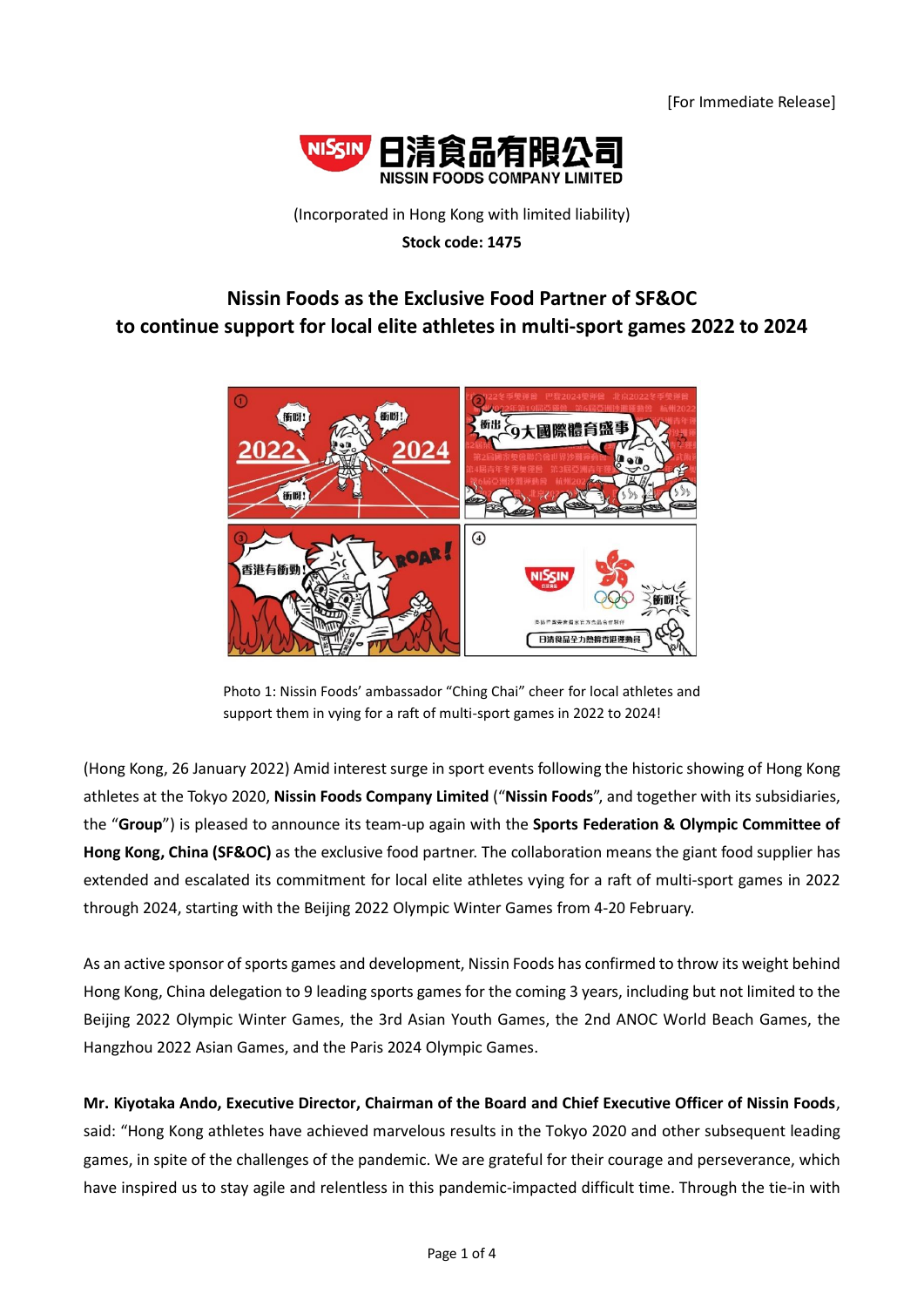#### *Nissin Foods named Food Partner of Hong Kong, China Delegation to Multi-sport Games in 2022-2024*

SF&OC, Nissin Foods is delighted to show our support again for local elite athletes in various tournaments up till 2024." In pursuit of its founder Mr Momofuku Ando's belief that "eating and sports as the two axles of health", Nissin Foods has been supporting local sports activities and athletes.

SF&OC expressed appreciation for Nissin Foods' continuous support and President of the SF&OC said, "I am pleased that Nissin has become a long-term partner of SF&OC in supporting the Hong Kong, China Delegation to the multi-sport games in 2022 to 2024 after the debuting partnership in the Tokyo 2020 Olympic Games. Nissin Foods, being a renowned food company and the largest instant noodle company in Hong Kong, will continue to boost the attention of public towards our athletes and bring up a positive energy to support them."

In addition, Nissin Foods has announced to extend its support as the Hong Kong Tennis Association (HKTA)'s official Youth Development Partner for a further five years from 2022-2026. This renewed collaboration has cemented its commitment to the long-term development of junior tennis in Hong Kong.

The company's active support for HKTA's tournaments has helped foster local talented young players, including the 2 most promising young tennis players Cody Wong Hong-yi and Coleman Wong Chak-lam, who had participated in Nissin Foods supported tournaments as junior players and received the company's sponsorship these few years. Former Hong Kong No.1 player Zhang Ling has also been appointed as Nissin Foods' Sports Ambassador from 2022 onwards, bringing her experience as a professional player to help promote tennis and sports as the basis for a healthy lifestyle across the wider community.

Mr. Kiyotaka Ando added, "Nissin Foods will continue our efforts to groom budding athletes in local matches and training programmes while sponsoring local elite athletes in international tournaments and games. We look forward to the Hong Kong, China Delegation to make another success in the coming games including the Beijing 2022 Olympic Winter Games."

-End-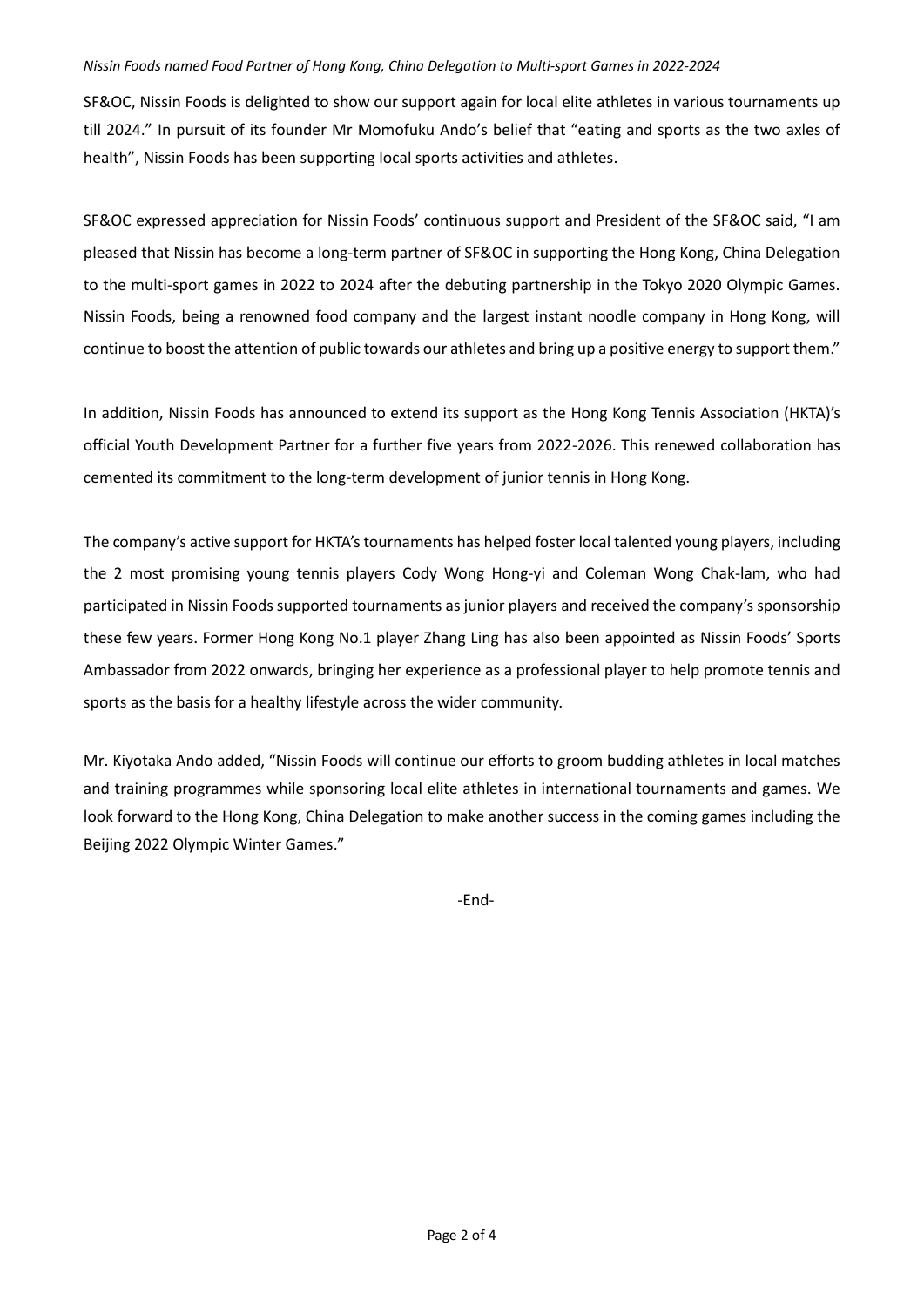### **Attachments:**

### **High-resolution photo link:** <https://bit.ly/3s6l9fd>



### **About Nissin Foods Company Limited**

Nissin Foods Company Limited (The "Group"; Stock code: 1475) is a renowned food company in Hong Kong and Mainland China with a diversified portfolio of well-known and highly popular brands and the largest instant noodle company in Hong Kong. The Group officially established its presence in Hong Kong in 1984. The Group primarily manufactures and sells instant noodles, frozen foods and other food products under its two core corporate brands, namely "NISSIN (日清)" and "DOLL (公仔)" together with a diversified portfolio of iconic household premium food brands. The Group's five flagship product brands, namely "Cup Noodles (合味道)", "Demae Iccho (出前一丁)", "Doll Instant Noodle (公仔麵)", "Doll Dim Sum (公仔點心)" and "Fuku (福)" are also among the most popular choices in their respective food product categories in Hong Kong. In the Mainland China market, the Group has introduced technology innovation through the "ECO Cup" concept and primarily focuses its sales efforts in first-and second-tier cities.